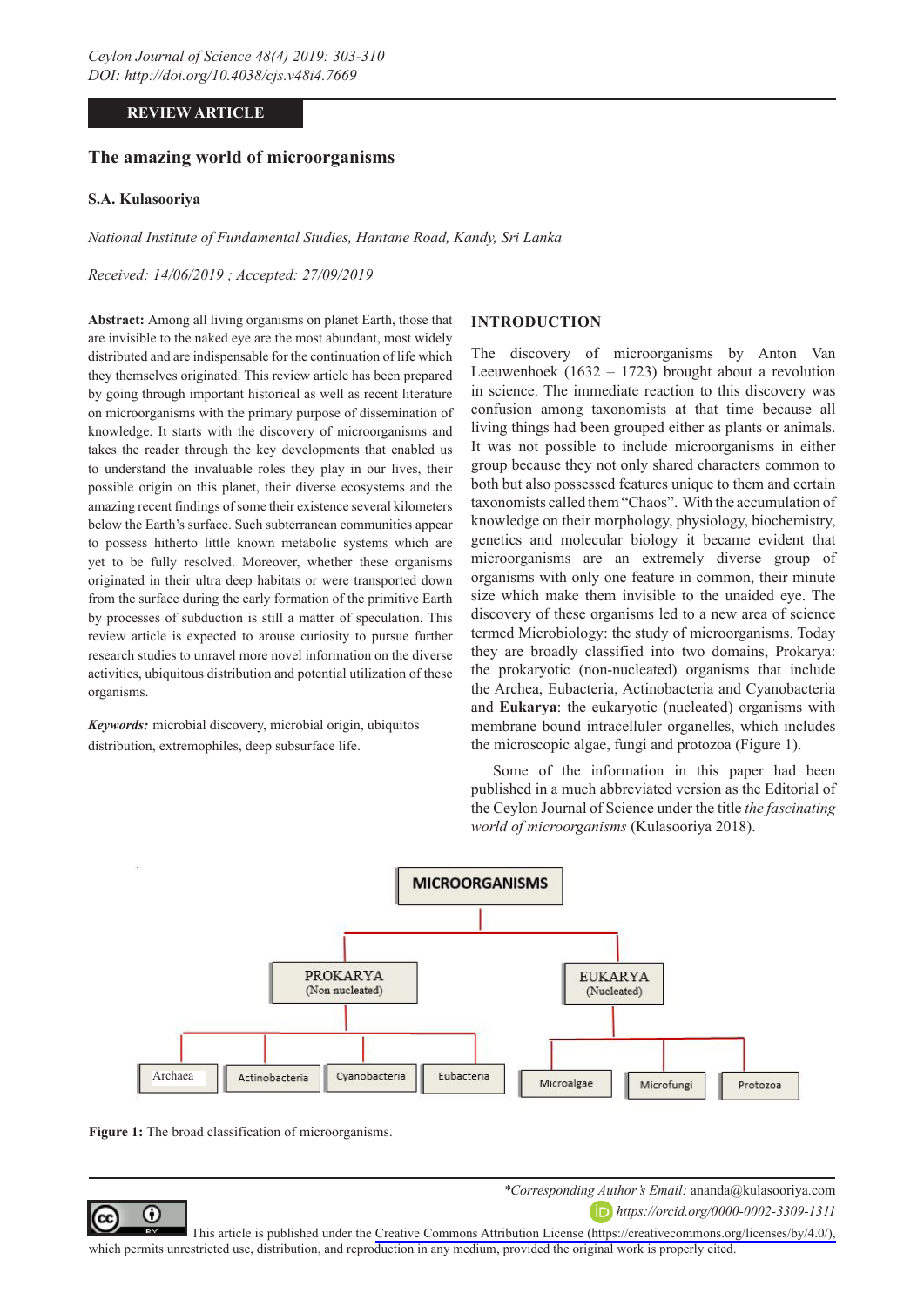# **HISTORICAL**

Pioneering studies in microbiology were conducted by well known scientists such as Louis Pasteur (1822 – 1895) from France who elucidated technologies of microbial fermentation and pasteurization, formulated the principles of vaccination and provided direct evidence for the 'germ theory of disease'. Together with Ferdinand J. Cohen (1828 - 1898) a German biologist and Robert H. Koch  $(1843 - 1910)$  a German physician, these three microbiologists are recognized as founders of bacteriology. Using staining techniques, Cohen was the first to carefully observe and group bacteria into three types based on their cell morphology as spherical (Cocci), short rods (Bacilli), threads and spirals (Spirilla) and demonstrated the formation of endospores. Koch identified specific causative agents of tuberculosis, cholera and anthrax, developed innovative techniques of detection and formulated the 'Koch's postulates' that are followed even today as the "gold standards" in medical microbiology. Martinus W. Beijerinck (1851 –1931) was a Dutch microbiologist who is considered as the founder of virology. His results on micro-filtration experiments demonstrated that tobacco mosaic disease is caused by an infectious agent smaller than a bacterium, later named as a virus. Another milestone in medical microbiology was the development of the Gram stain by the Danish microbiologist Hans Christian Gram (1853 - 1935) which enabled the differentiation of bacteria into two major groups based on the their ability to retain or not to retain this special stain after washing with alcohol. It was subsequently found that this characteristic depended upon the complexity of the cell walls of certain bacteria and which bestow upon them the ability to resist certain chemicals applied to destroy them. This simple test is used even today in medical as well as other pathological studies. During these early times when medical scientists continued to unravel that microorganisms were responsible for contagious diseases, many people dreaded these organisms and considered them as germs. This situation became worse when plant and animal pathologists confirmed that several diseases of crops and domesticated animals are also caused by microorganisms and there was a tendency among people at that time to destroy all microorganisms.

These attitudes changed with novel discoveries of the beneficial and vital roles played by microorganisms in the continuation of life on Earth. The initial suggestion of Humphrey Davy (1836) that plants may fix atmospheric nitrogen was demonstrated by Boussinghalt (1838) and Atwater (1885) for symbiotic fixation in legumes and Jodin (1862) for free living microorganisms. Beijerinck (1901) demonstrated aerobic nitrogen fixation by *Aerobacter chroococcum* and sulfate reduction, a form of anaerobic respiration and Sergei N. Winogradsky (1856–1953) an Ukrainian-Russian microbiologist, soil scientist and ecologist demonstrated anaerobic  $N_2$ -fixation<br>in *Clostridium pasteurianum* and also proposed N<sub>2</sub>-fixation in *Clostridium* pasteurianum the concept of cycling of nutrients. He also reported that *Beggiatoa* oxidized hydrogen sulfide  $(H, S)$  as an energy source. His research on nitrifying bacteria reported the first known form of chemoautotrophy and

how a lithotroph fixed  $CO<sub>2</sub>$  to make organic compounds using chemical energy. These discoveries had important implications on the understanding of biogeochemical cycles. Also the improvement and application of biological  $N_2$ -fixation in crop production gave a special impetus for microorganisms. After centuries of research studies it is now accepted that biological nitrogen fixation is confined to certain prokaryotic microorganisms and their symbiotic associations.

Alexander Fleming (1881 – 1955) British (Scottish) physician, microbiologist and pharmacologist's work discovering lysozyme (Fleming 1922), and demonstrating the first antibiotic penicillin (Fleming 1929) obtained from the fungus *Penicillium* and the subsequent preparation of a myriad of antibiotics from microorganisms are land mark findings that changed the negative attitudes of society towards microorganisms.

#### **USES OF MICROORGANISMS**

Microorganisms are the primary agents of decomposition of organic matter, an exclusive microbial process that enables the continuation of life on Earth. They may have been used for thousands of years (even prior to their discovery) in the traditional practices of brewing alcoholic drinks and making bakery products. Subsequent to their discovery microorganisms were used to elucidate basic processes of life such as photosynthesis, respiration, metabolism, reproduction and genetics because they can be cultured under controlled conditions to obtain genetically and metabolically uniform populations. In biotechnology and molecular biology including genetic engineering microorganisms are used as tools of genetic exchange. Today some of these organisms are selected, sometimes genetically modified and utilized extensively in the pharmaceutical industries (Russel 2004) and nutraceutical industries (Hugeholtz and Smidt 2002), manufacture of dairy products (Kumar and Chordia 2017), preparation of bio-fertilizers (Kulasooriya *et al.,* 2017), bio-pesticides (Chandler *et al.,* 2011), production of biofuels (Hallenback 2011), eco-friendly agents of sewage treatment (Tahir 2014), cleansing of oil spills (Nature 2010), extraction of valuable metals (Rawlings 2002) and in the development of microbial-fuel cells (Logan *et al.,* 2006).

The modern society therefore looks at microorganisms in a more balanced manner with due recognition to the important roles they play recognizing both positive and negative impacts they have on our lives. According to current thinking nothing more than 1% of all microorganisms are detrimental to human lives, a significant proportion are beneficial and the vast majority are neutral waiting to be explored and utilized.

#### **ORIGIN AND EVOLUTION**

Let us look at the origins and establishment of life on Earth. The Planet Earth is believed to have cooled down, solidified and formed oceans and terrestrial habitats some 4.8 to 4.5 billion years ago (bya). During the initial billion years chemical or abiotic evolutionary processes in the primordial soup of the oceans are believed to have given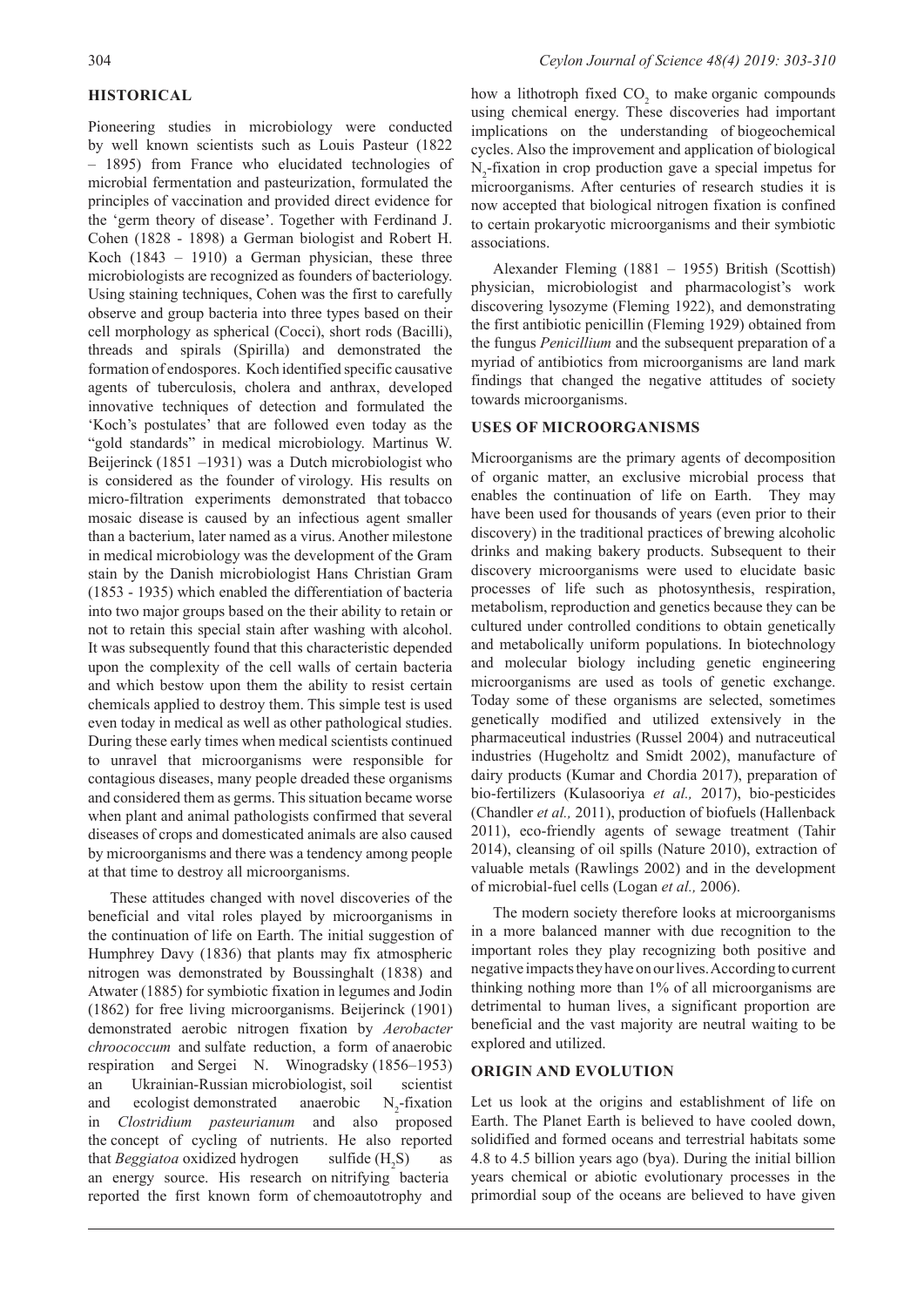rise to primitive entities capable of self replication. Various scientists have reported on these processes which have resulted in the formation of amino acids (monomers and proteinoid polymers) that integrated to form aggregates such as protobionts and microspheres with semi-permeable membranes (Hua 2018). Ribose-nucleic acid (RNA) is believed to have been the original hereditary molecule that grew, split and was passed onto the progeny. These gave rise to the earliest life forms on Earth which are believed to be prokaryotic microorganisms. It is most likely that these original prokaryotes were heterotrophic utilizing plenty of organic molecules available in the primordial soup together with those produced by other cells. As these food supplies gradually became limiting some of the cells would have developed strategies to use the readily available solar energy by anaerobic photosynthesis under the anoxic atmosphere prevalent at that time. These archaic processes are still retained by a few pigmented bacterial species like *Chlorobium* and *Rhodospirillum* which utilize energy from the sun to reduce  $CO_2$  and form organic compounds deriving electrons from substrates such as  $H_2S$  and FeS exhibiting non-oxygenic photosynthesis. Olson (2006) has presented possible pathways on the early evolution of photosynthesis primarily based upon fossil evidence during the Archeon Era. According to him the earliest reductant for  $CO<sub>2</sub>$ fixation (even by primitive cyanobacteria) would have been H2 some 3.8 bya. Proteobacteria and Protocyanobacteria have utilized  $Fe^{2+}$  ions as reductants around 3.0 bya. Evidence of retention of such archaic processes can be observed in certain present day species of cyanobacteria which exhibit light driven  $CO<sub>2</sub>$  fixation through cyclic photophosphorylation under anaerobic conditions using electron donors such as  $H_2S$ , thiosulfate, or even molecular  $H_2$ . Cyanobacteria capable of  $O_2$  evolving photosynthesis appeared around 2.8 bya, but it took another 5 million years to release this  $O_2$  bound to limestone, iron and other minerals to the atmosphere (Olsen 2006). Intense solar rays bombarding the earth converted some of the  $O_2$  to  $O_3$  which built up a protective  $O_3$  layer that enabled the evolution and migration of life forms from the oceans to land.

Towards the beginning of the Proterozoic era the earth began to cool which reduced the hygrometric capacity of air that resulted in continuous torrential rain. These changes of the physical environment led to the proliferation of cyanobacteria in the marine phytoplankton which fixed and stored part of the carbon in the sea. This led to the reduction of  $CO_2$  in the atmosphere and released  $O_2$  due to oxygenic photosynthesis which would have contributed to the reduction of atmospheric methane through oxidation.

Meanwhile the chloroplasts that are today so common in eukaryotic algae and green plants evolved through processes of endosymbioses between cyanobacteria and heterotrophic eukaryotic ancestors. This endosymbiotic hypothesis originally put forward by Mereschkowsky (1905) was given credence by Martin and Kowallik (1999) by molecular analysis of the higher plant chloroplast genome of *Arabidopsis thaliana* and comparing it with those of cyanobacteria such as *Nostoc punctiforme, Prochlorococcus marinus* and *Synechocystis sp*. PCC 6803 (Martin *et al.,* 2002). The very slow and gradual

oxygenation of the atmosphere by the oxygen evolving photosynthesis enabled the development of mechanisms to utilize  $O_2$  to secure energy through aerobic respiration. This metabolic process turned out to be far more efficient than the anaerobic processes of fermentation and the aerobes on earth developed at a dramatic pace driving the anaerobes to near extinction. Today aerobes are the predominant living forms among both flora and fauna thriving under an atmosphere containing 21% of oxygen (Kulasooriya 2011). Tripp *et al*. (2010) reported on a globally distributed, periodically abundant  $N_2$ -fixing marine, yet uncultivated, unnamed cyanobacterium designated as UCYN-A. This organism was found to lack the oxygen-producing photosystem-II complex of the photosynthetic apparatus, indicating a novel metabolism. Later UCYN-A was shown to have a symbiotic relationship with a eukaryotic, unicellular prymnesiophyte (Thompson *et al*., 2012). There are numerous intimate associations among planktonic microorganisms in the deep oceans. For example, *Dinophysis acuminata* a deep ocean dwelling dinoflagellate engulfs unicellular chlorophytes such as *Myrionectra rubra* and keep their chloroplasts entrapped to continue photosynthesis and provide it nutrition for months (Dorell and Howe 2012). Such intercellular interactions in the oligotrophic deep oceans may be reflecting similar relationships that may have resulted in the evolution of chloroplasts in the primitive Earth in which cyanobacteria and other prokaryotes were predominant. Found among the ocean phytoplankton is a little known cyanobacterium *Prochlorococcus marinus,* the tiniest photosynthetic organism and the most populous autotroph in the oceans. These populations represent a unique case among the present day microorganisms. Their vast populations in the oligotrophic deep oceans make a significant contribution to primary production and C-sequestration that ameliorates global warming especially in view of the fact that over 70% of the Earth's surface is covered by the oceans. Another remarkable finding is the close association *Prochlorococcus* cells are having with numerous viruses that facilitate rapid lateral gene transfers among them. Such transfers endow upon them an intrinsic ability to display an array of physiological differences regulated by the genetic diversity of their constituent cells. This diversity provides an extraordinary stability to this homogenous, but heterogenomic population which internally adjusts itself to the rapidly changing environmental conditions (Johnson *et al.* 2006).

### **GLOBAL DISTRIBUTION**

Microorganisms are ubiquitous in their global distribution (Figure 2). They occupy a broad range of habitats across all latitudes and longitudes and are widespread in freshwater, marine and terrestrial ecosystems. They are the most populous living plankton organisms in the vast oceans that cover over 70% of the Earth's surface. Frequently they are the pioneer invaders of exposed terrestrial habitats such as bare rocks, recently piled up soil or bare land after natural disasters. They are also common inhabitants of polluted water bodies, drains, garbage and industrial dumps which are generally inhospitable to most other organisms. The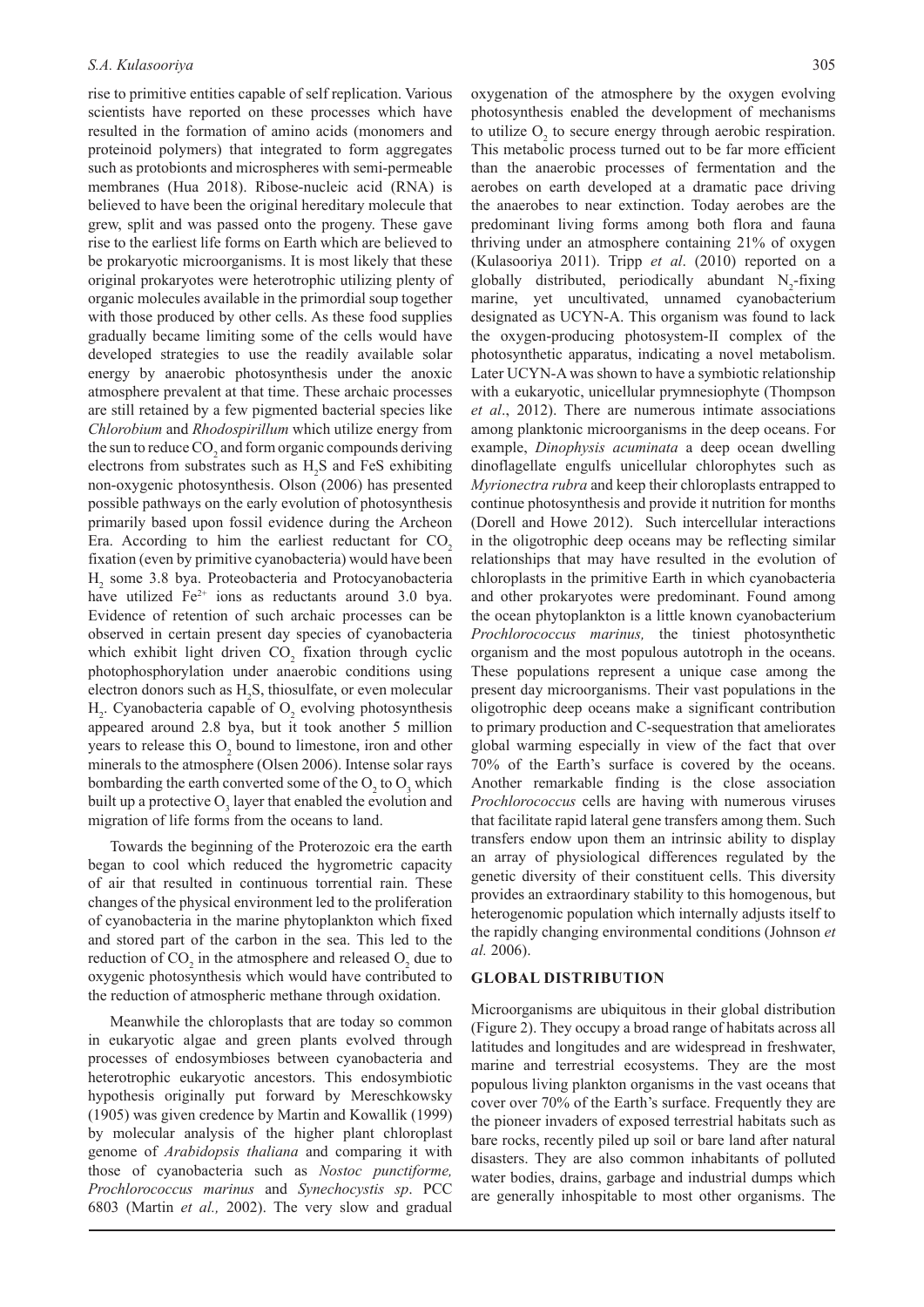

**Figure 2:** Major distributional groups of microorganisms.

versatile abilities of these organisms and the intimate relationships including endosymbiosis they exhibit with all other forms of life are perhaps reflections of their pioneering ancestry in which they were the only organisms living in the primitive Earth. The widespread symbiotic relationships between prokaryotic microorganisms and all other living organisms on Earth had given rise to novel theories of Symbiogenic Evolution (Carrapico 2012). This concept suggests that besides the theories of Darwinism and Neo-Darwinism, symbiotic relationships had played a decisive role in the evolution of eukaryotic organisms like higher plants and animals including man.

Besides mutation, genetic recombination and natural selection, evolution would have involved symbiotic associations between organisms to form consortia of new structural dimensions. Thus most eukaryotic organisms are really consortia of organisms functioning in harmony towards common goals of development and adaptation. It had been reported that the body of a human carries microorganisms, the population of which outnumber the total number of cells in its tissues. Some of these internal associations are vital for the normal functioning of our systems (Llyod-Price *et al.,* 2016 and Davis 2018). Soil microorganisms seldom associate individually with higher plants but more as consortia of microorganisms (Seneviratne and Kulasooriya 2013) and this feature had been adapted to develop novel biofilm-biofertilizers (Seneviratne *et al.,* 2011).

### **EXTREMOPHILES**

These are organisms found in extreme habitats such as hot springs, hypersaline localities, freezing environments and arid deserts. For example, *Geogemma barossii* a prokaryotic member of the Archaea, is able to reproduce at  $121^{\circ}$ C and lives associated with extremely hot hydrothermal vents in the ocean floor. Halophilic microorganisms occupying hypersaline habitats both above and below ground ecosystems present a myriad of intriguing physiological and biochemical systems, some of which are not yet fully understood (Javor 1989 and Ali *et al.,* 2016). Common hypersaline inhabitants are bacterial genera such as *Pseudomonas, Flavobacterium, Chromobacterium, Halobacterium, Clostridium, Sporohalobacterium, Holomonas and a novel species Halobaculum gomorrense* (Archaea). An obligate halophylic fungus belonging to the Genus *Aspergillus* had been recorded from the Dead Sea (Nazareth *et al.,* 2012) and another eukaryotic fungus *Hortaea werneckii* had also been isolated. Among the photosynthetic organisms *Aphanotheca halophytica* (cyanobacterium), *Chlamydomonas nivalis* and *Dunaliella salina* (green algae) and a red, thermophilic *Cyanidium caldarium* had been recorded. Besides these, an entirely new biosphere of microorganisms had been recorded associated with rock salts buried deep within salt depositions that have taken place during the late Permian and early Triassic periods some 240 to 280 million years ago. Fendrihan *et al*., (2006) have written a comprehensive review article on the viable haloarchaea in rock salts, citing most of the published literature up to that time. According to available evidence extensive salt sediments had developed in large basins due to evaporation under the warm and arid belt around the equator in the Pangaean supercontinent. The Pangaea started to break up some 100 million years ago and continents began to separate from one another together with folding of new mountain ranges such as the Alps and the Capathians. These movements driven by plate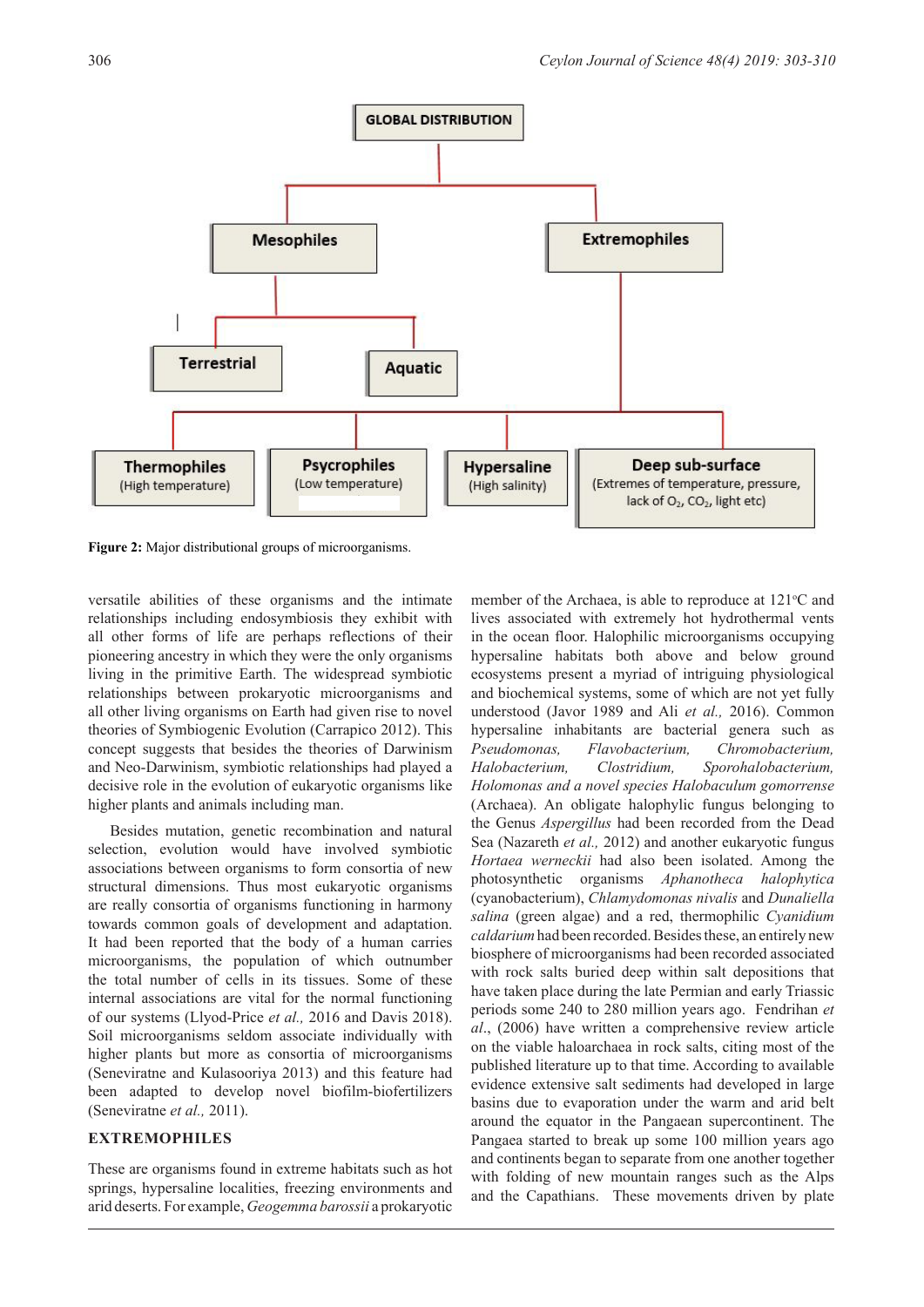

**Figure 3:** Nutritional diversity among microorganisms.

tectonics gave rise to huge subterranean salt deposits in Siberia, Northern and Central Europe, South-Eastern Europe and the mid Continental basin in North America. The examination and analysis of rock salt samples mined from these deeply buried salt mines have revealed a whole lot of novel microorganisms.

Research studies on such extremophiles are conducted to understand the enzymes and/or metabolic systems that operate within these cells as they could possess special features useful for practical applications.

### **THE DEEP SUBTERRANEAN MICROORGANISMS**

A remarkable finding is the discovery of a vast array of hitherto unknown microorganisms underneath the surface of the Earth. One of the most fascinating discoveries of recent times is the finding of vast assemblages of diverse microorganisms beneath the sea bed of the Earth's oceans including the glacial regions of the Arctic and the Antarctic. Jonathan Watts (2018) a science journalist, had written on the reports of 1200 scientists from 52 countries in disciplines ranging from geology, microbiology, chemistry and physics on the conclusion of a 10-year study, the findings of which were presented before the American Geophysical Union's annual meeting in December 2018. Some of these reports are providing photographic evidence of a eukaryotic nematode found 1.4 kilometers below the surface of the ocean floor living among a biofilm of microorganisms. This nematode tentatively identified as a species belonging to the Genus *Poikilolaimus* had been observed from samples of a bore hole dug into the Kopanag Gold Mine in South Africa. A more elaborate report entitled Life in Deep Earth had also appeared in *Science Daily* of December 10, 2018. What had been unraveled by these studies on this deep biosphere is truly amazing. The vast majority of this biosphere constitutes of prokaryotic microorganisms belonging to the archaea and bacteria. Collating information gathered by the Deep Carbon Observatory from bore holes drilled down to 2.5 Km depths and analyzing samples obtained from continental mines and bore holes 5 Km deep, scientists have been able to make models and predict the possible dimensions of this enormous sub-surface biosphere of the Earth. It is now hypothesized that nearly 90% of the Earth's carbon is in the sub-surface interior and all the carbon in the vegetations that we encounter above ground is minimal. It is approximately estimated that the mass of below ground carbon is in the range of 15 to 23 billion metric tons, which is 245 to 385 times greater than the carbon mass of all humans (reported by science writer Jennifer Frazer in the *Scientific American* of January, 23, 2019). Although these astonishing findings have been reported mostly during the last decade, the possibility of the existence of such organisms had been predicted in 1920 by Edson S. Bastin, a Geologist of the University of Chicago. On the observations that water from deep oil wells contained hydrogen sulphide and bicarbonate, he suggested that there could be anaerobic bacteria using such substrates existing deep underneath. Together with Frank E. Greer a microbiologist colleague from the same university, they reported on the successful culturing of  $SO<sub>4</sub>$  reducing bacteria in 1926 isolated from ground water samples from oil deposits hundreds of meters below the surface. From 1940s to 50s Claude E. Zobelle and colleagues investigated microbial processes far below the ocean bed, but interest in sub-surface microbiology then diminished. During the 1960s and 70s most microbiologists believed that microbes found in such deep water samples are surface contaminants. However, research findings reported during the past five years are revealing an entirely new biosphere of billions of microbes whose genetic diversity appears to be equal to those found above ground (Gabbatiss 2018). This is also one of the reports included in the 10 year study of the Deep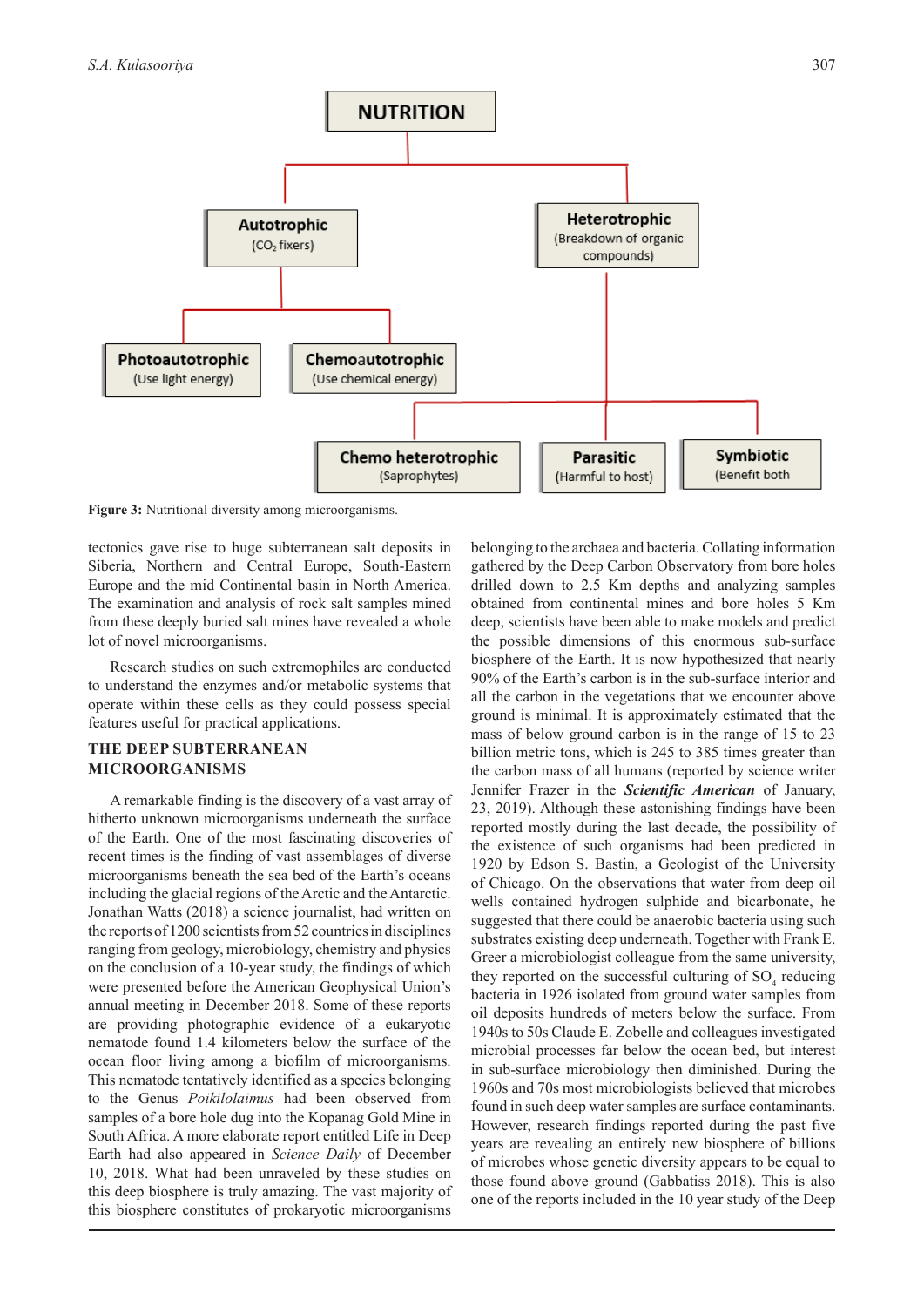Carbon Observatory group of scientists.

The confirmation of the finding of this enormous subterranean biosphere of microorganisms had opened up a new microbial world for future scientific research. How did these microbes get there? Were they part of the primitive surface life forms of early evolution under the archaic anaerobic Earth transported down by subduction or did they evolve by themselves in their subsurface novel environment? Both these processes are likely to have happened.

Balkwill and Boone (1977) have cultured, identified, preserved and catalogued 9000 strains of microorganisms from subsurface environments and only 100 of them are fungi. Inagaki *et al.,* (2015) provided remarkable evidence for the existence of microbial communities in  $40^{\circ}$  to  $60^{\circ}$ C sediments associated with lignite coal beds at 1.5 to 2.5 km below the sea floor in the Pacific Ocean off Japan. The population densities of these communities ranged from less than 10 to  $10<sup>4</sup>$  cells per cm<sup>3</sup> far less than those of the surface communities. Highest population densities were observed in the lignite layers and these communities differed markedly from the shallow subsurface layers, but resembled organotrophic communities in forest soils. They suggested that terrigenous sediments retain indigenous community members tens of millions of years after their burial in the sea bed. This is truly amazing. Applying biomarkers, analyzing isotopic compositions of methane and  $CO<sub>2</sub>$ , cultivation data and gas compositions, microbial methanogenesis had been suggested as their major form of metabolism. Existence of such deep subsurface microbial communities associated with coal shales have been confirmed by Trembarth-Reichert *et al.,* (2017). With all this overwhelming recent evidence there is no doubt that there is a huge microbial world underneath the surface of the Earth perhaps extending down to about 5 km.

In either case it is intriguing and perhaps still not completely resolved how they conduct their cell metabolic activities and continue to live and reproduce in these ultra deep ecosystems. Basic questions on how they survive the extremes of pressure and temperature in these habitats and their sources of energy in the absence of any replenishment of organic carbon from the surface are yet to be answered.

There had been a few reports on the metabolism of these organisms grouped together as Subsurface, Lithoautotrophic Microbial Ecosystems (SLiMES). It is postulated that like in many anaerobic ecosystems, SLiMES could be dependent upon syntrophic intercellular hydrogen transfer.  $H_2$  driven processes are nothing new among microorganisms and there are many reports of such processes supporting the survival of surface dwelling anaerobic species. What is yet to be fully demonstrated is proof of the persistence of long term, hydrogen-driven communities independent of the products of photosynthesis. A body of evidence is building up on the existence of SLiME like communities wholly dependent upon  $H_2$  metabolism and this has implications not only for deep subsurface life on Earth, but also for the possible existence of such life in other worlds (Nealson *et al.,* 2005). In a more recent report it has been demonstrated that SLiMES under oligotrophic conditions are typically

supported by H<sub>2</sub> Methanogens and sulfate reducers (Lau *et al*., 2016). According to these authors the anaerobic energy transfer processes of these organisms are the key players in the microbial communities of the fluid filled deep fractures of the Willwaterstand Basin of South Africa.

Irrespective of the metabolic processes adopted by these subsurface organisms, it has been generally observed that their metabolic activities are very low and growth and cell division rates are unbelievably slow. Duda *et al*., (2012) reported on a community of ultramicrobacteria of less than  $0.1 \mu m<sup>3</sup>$  containing 0.58 to 3.2 Mb genomes. They appear as starved, tiny and dwarfed microbes with much lower metabolic rates with average frequency of cell divisions being as low as once in a century or less! They can be considered as surviving in suspended animation or virtual hibernation on geologic time scales, but remains viable at minimal metabolic cost.

### **CONCLUSION**

It is evident from the foregoing that the Microbial World today presents an array of different microscopic organisms with a very wide range of diversity in all aspects of their lives. It is a reflection of their archaic ancestry commencing from the very beginning of life on Earth. It should also be realized that they present an invaluable germplasm which originated around 3.8 billion years ago that had undergone evolution and natural selection in harmony with all the changes undergone by the Earth. It is necessary to understand that there is plenty more to discover in this fascinating microbial world and it is our foremost responsibility to protect this natural storehouse of diverse genes and conserve them for future exploration and utilization. The novelty of this review article is the revelation of the existence of the diverse and enormous subterranean biosphere that exists several kilometers below the Earth's surface. More and more information of these vast ecosystems are gathering as evident from the recent literature. This appears to be an area open for novel integrated studies among Geochemists, Microbiologists, Biochemists and deep sub-surface Ecologists all over the world.

## **REFERENCES**

- Ali, I., Prasongsuk, S., Akbar, A., Aslam, M., Lotrakul, P., Punnapayak, H., & Rakshit, S. K. (2016). Hypersaline habitats and halophilic microorganisms. *Maejo International Journal of Science and Technology*, **10**(3), 330-345.
- Atwater, W.O. (1885) On the acquisition of atmospheric nitrogen by plants. *American Chemical Journal,* **6**: 365 -388.
- Balkwill, D.L. and Boone, D.R. (1977) Identity and Diversity of Microorgansms cultured from Subsurface Environments. In: The Microbiology of the Terrestrial Deep Subsurface. (eds) Penny S. Amy and Dana L. Haldeman, CRC Lewis Publ., Boca Raton, New York: 105-118.
- Beijerinck, M.W. (1901) Uber oligonitrophile Mikroben. *Centr. Bakteriol. Parasitenk. Abt. II*, **7**: 561-565.

Boussingalt, J. (1838) Reserches chemiques sur la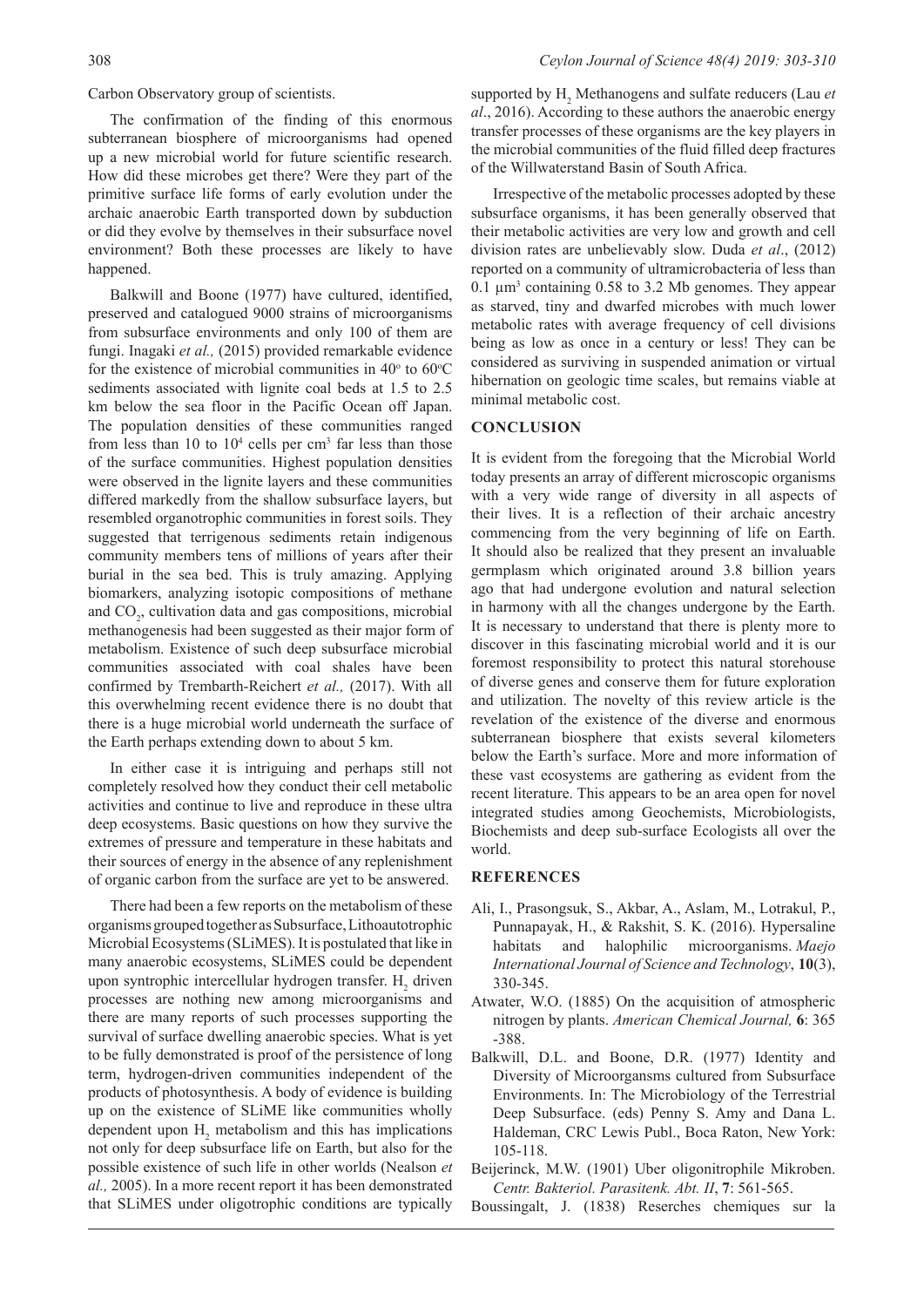vegetation enterprises dans le but d'examiner si les plantes prennet de l'azote de l'atmosphere. *Annals Chimica and Physica*, **67:** 1-54.

- Carrapico, F. (2015) Beyond neo-Darwinism. Building a Symbiogenic Theory of Evolution. *Kairos Revista de Filosophia and Ciencia* **12**: 47-53.
- Chandler, D., Bailey, A. S., Tatchell, G. M., Davidson, G., Greaves, J and Grant, W. P. (2011).
- The development, regulation and use of biopesticides for integrated pest management, Philosophical Transactions, Royal Society London B, Biological Sciences **366**(1573): 1987-1998.
- Davis, N. (2018) The Human Microbiome: Why our own microbes could be key to our health, The Guardian, Monday 26.
- Davy, H (1836) *Elements of agricultural chemistry*, 5<sup>th</sup> Edition, Lonodon Longmans: 378p.
- Dorrel, R. G. and Howe, C. J. (2012) What makes a chloroplast? Reconstructing the establishment of photosynthetic endosymbiosis. *Journal of Cell Science*  **125**(8): 1865-1875. doi : 10.1242/jcs.102285.
- Duda, V.L., Suzina, N.E., Polivtseva, V.N. and Boronin, A.M. (2012) Ultramicrobacteria. *Mikrobiologiya*, **81**(4): 415 - 427.
- Fendrihan, S., Andrea, L., Manon, P., Claudia, G., Gerhard, W., Fedrich, G. and Helga, Stan-Lotter. (2006) Extremely halophilic archaea and the issue of long microbial survival. Rev. Environ. Sci. Biotechnol. Aug **5**(2-3): 201-218. doi: 10.1007/is11157.006.0007.y .
- Fleming, A. (1922) On a remarkable bacteriolytic element found in tissues and secretions. *Proceedings of the Royal Society of London. Series B, Containing Papers of a Biological Character* **93**(653), 306-317.
- Fleming, A. (1929) On the antibacterial action of cultures of a penicillium with special reference to their use in the isolation of B.influenzae. *Bristish journal of experimental pathology*, **10**: 226-236.
- Gabbatiss, J. (2018) Massive deep life study reveals tons of microbes living far beneath the Earth's surface. *The Independent*, December **11**:14 - 22.
- Gram, H.C. (1884). "Über die isolierte Färbung der Schizomyceten in Schnitt- und Trockenpräparaten". Fortschritte der Medizin (in German) **2**: 185-189. with *An English translation is in* Brock, T.D. (1999). *Milestones in Microbiology 1546–1940* (2 ed.). ASM Press. pp. 215-218.
- Hallenbeck, P.C. (2011) (ed) Microbiological Technologies in Advanced Biofuels Production, ISBN 978-1-4614- 1207-6 e-ISBN 978-1-4614-1208-3 DOI 10.1007/978- 1-4614-1208-3 Springer New York, Dordrecht, Heidelberg, London.
- Hua Zhu (2018) On the Origin of Life: A Possible Way from Fox's Microspheres into Primitive Life, Symbiosis, Opinion Article, SOJ Biochemistry, Open Access Article, November 2018, DOI:10.15226/2376- 4589/4/1/00130: 5pp.
- Hugenholtz, J. and Smid, E. \J. (2002) Nutraceutical production with food-grade microorganisms, Current Opinion in Biotechnology **13**(5): 497-507.
- Inagaki, F. *et al* (45 co-authors) (2015) Exploring deep microbial life in coal bearing sediment down to 2.5 km

below the ocean floor. *Science* **349**(6246): 420-424.

- Javor, B. (1989) Hypersaline Environments, *Microbiology and Biogeochemistry*, Springer-Verlag, Berlin.
- Jodin, C.R. (1862) Du réle physiologique de l'azote faisant suite 5 un précédant travail présenté a l'Acadérnie dans la séance du 28 avril **1862**. *Acad. sci.* Du réle physiologique *Paris* **55**: 612-615.
- Johnson, I. Zackary, Zinser, Erik R., Coe, Allison, McNulty, Nathan P. E., Woodward, Malcolm S. and Chisholm, Sally M. (2006). Niche partitioning among *Prochlorococcus* ecotypes along ocean-scale environmental gradients. *Science* **311**(5768): 1737- 1740.
- Kulasooriya, S.A. (2011) Cyanobacteria: Pioneers of Planet Earth. *Ceylon Journal of Science*, *(Bio. Sci.)* **40**(2): 71- 88.
- Kulasooriya, S.A., Seneviratne, G. and Ekanayake, E. M. H. G. S. (2017), Soil microbial biodiversity and its utilization in Agriculture in Sri Lanka, Chapter 09, In: J. K. Patra etal (eds) Microbial Biotechnology, Springer Nature, Singapore Pte Ltd: 204-223. doi. org/10.1007/978-981-10-6847-8\_9.
- Kulasooriya, S.A. (2018), The fascinating world of microorganisms. Editorial, *Ceylon Journal of Science*  **47**(1): 1-2.
- Kumar, A. and Nikita, C. (2017) Role of microbes in Dairy Industry, Nutritional Food Science International, Mini review **3**(3) - DOI: 10.19080/NFSIJ.2017.03.555612
- Lau, M., *et al* (22 co-authors) (2016) An oligotrophic deep-subsurface community dependent on syntrophy is dominated by sulfur-driven autotrophic denitrifiers. *Proceedings of the National Academy of Sciences,*  **113**(49):122-144.
- Lloyd-Price, J., Abu-Ali, G and Huttenhower, C. (2016) The healthy human microbiome, Genome Medicine, **8**: 51-75. Doi: 10.1186/s13073-016-0307-y.
- Logan, B.E., Hamerlers, B., Rosendal, R., Der, J.U., Keller, R. G., Freguia, S., Aelterman, P. and Rabaey, K (2006) Microbial Fuel Cells: Methodology and Technology, American Chemical Society **40** (17): 51-81.
- Martin, W. and Kowallik, K.V. (1999). Annonated English translation of Mereschkowski"s 1905 paper. *European Journal of Phycology.* **34** (3): 287-295.
- Martin, W., Rujan, T., Richly, E., Hamen, A., Cornelsen, S., Lin, T., Leister, D., Stoebe, B., Hasegawa, M. and Penny, D. (2002). Evolutionary analysis of *Arabidopsis*, cyanobacteria and chloroplast genomes reveals plastid phylogeny and thousands of cyanobacterial genes in the nucleus. *Proceedings of the National Academy of Science, USA* **99**: 12246-12251.
- Mereschkowsky, C. (1905). Uber Natur und Ursprung der Chromatophoren im Pflanzenreiche. *Biologie Centrabl.*  **25**: 593-604.
- Nature Reviews (2010) Oil Spills: microorganisms to the rescue, Editorial, Nature Reviews Microbiology, 01, July, 2010, **8**: 462
- Nazareth, S., Gonsalves, V. and Nayak, S. (2012) A first record of an obligate halophilic *Aspergillus* from the Dead Sea. Indian Journal of Microbiology 52: 22- 27.
- Nealson, K.H., Fumio, I. and Ken, T. (2005) Hydrogendriven subsurface lithoautotrophic microbial